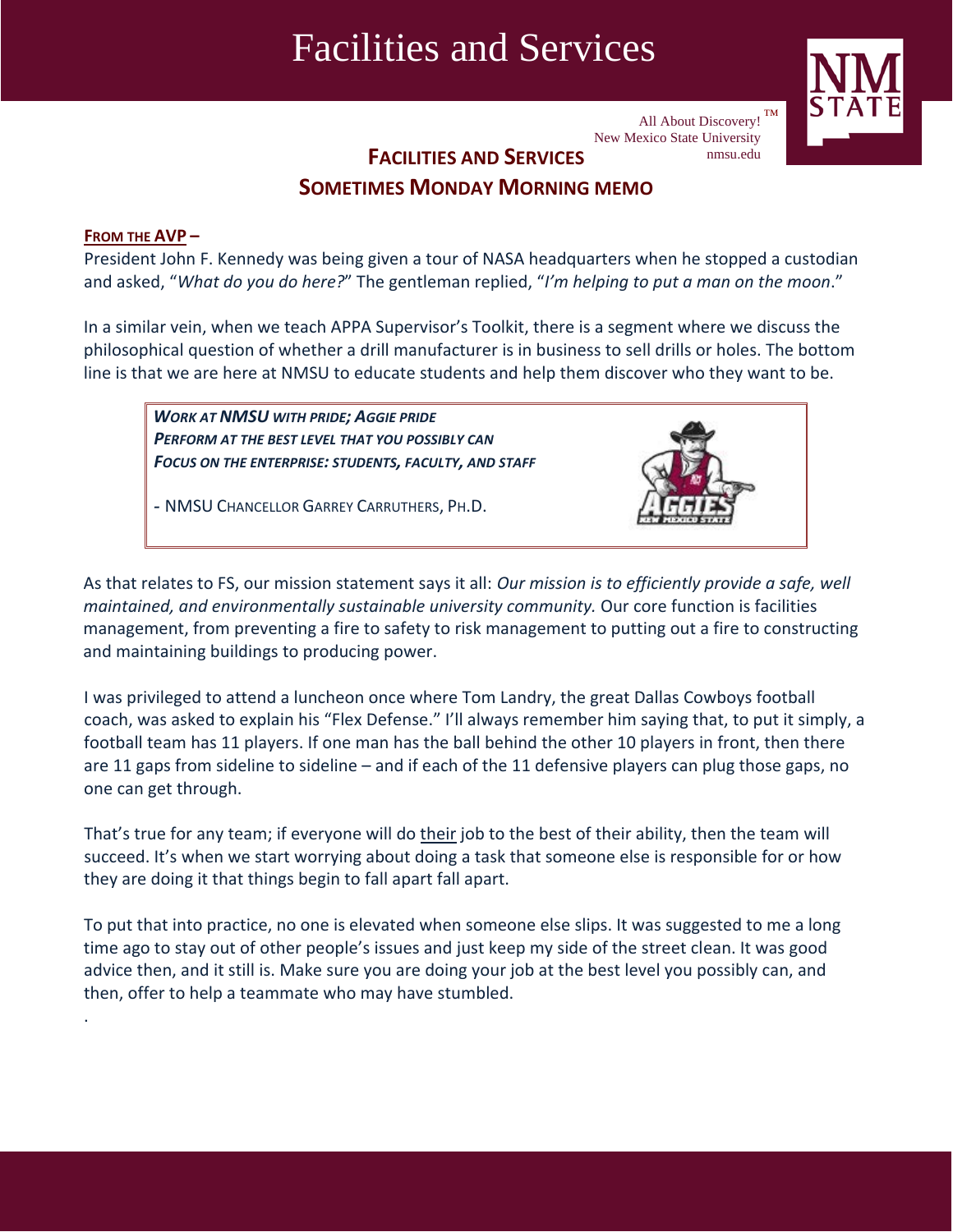

#### **PERSONNEL**

..are our most important resource.

#### **WELCOME ABOARD TO:**

**JOSHUA MOE**, Facilities Technician; **DANIEL SALAS**, Mover; **REBECCA NEZZER**, HR Coordinator; **JACOB ANDAZOLA,** Plant Operator; and **AARON GANJE**, Associate Alarm Technician.

#### **CONGRATULATIONS ON THE ADVANCEMENT:**

**FRANCISCO VILLALOBOS**, Lead Locksmith; **STEVEN JENSEN**, Facilities Technician; and **JAVIER SANCHEZ**, Lead Plumber.

#### **BEST WISHES TO:**

**BEN ABEYTA**, Project Development and Engineering; **ISAAC ARMENDAREZ**, Mechanical; and **BRIAN DUGA**, Project Development and Engineering.



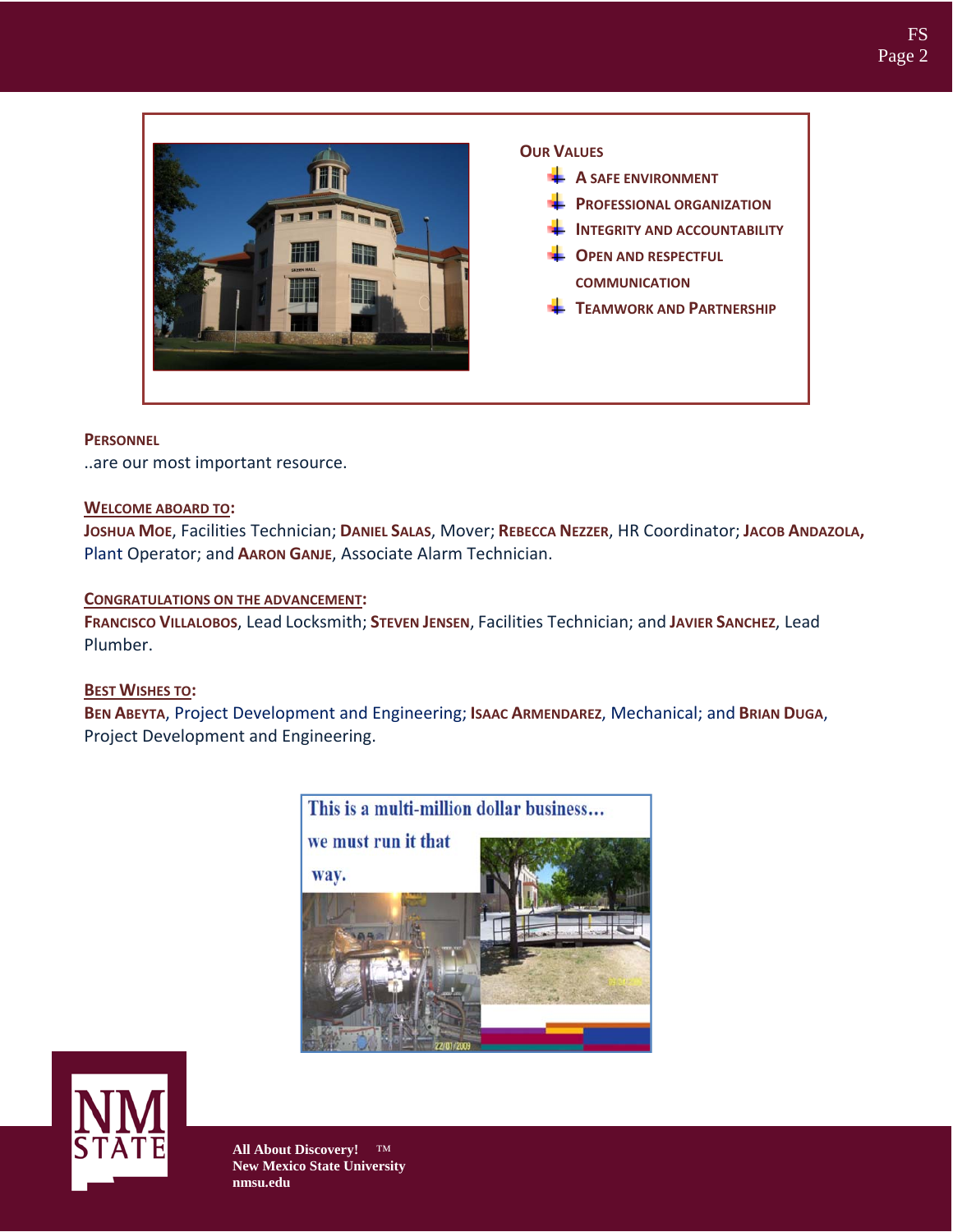#### **ETHICS REPORTING USING ETHICSPOINT**

This information is directly from the Ethics Point website, and as I tell everyone in our new employee orientation, we certainly suggest that people report inappropriate activities or behavior to their supervisor if possible. We also recognize that this is not always practical, and the main thing is that it be reported somewhere. This is from the NMSU website:

NMSU has selected EthicsPoint to provide employees with a simple anonymous way to confidentially report activities that may involve criminal, unethical, or otherwise inappropriate behavior, including violations of university policies and procedures.

- Letter from the President in English
- Carta del Presidente en Espanol
- Frequently Asked Questions & Answers
- How to File a Report
- File a Report with EthicsPoint

*Para hacer una denuncia en español confidencialmente, favor de llamar 1‐866‐384‐4277*



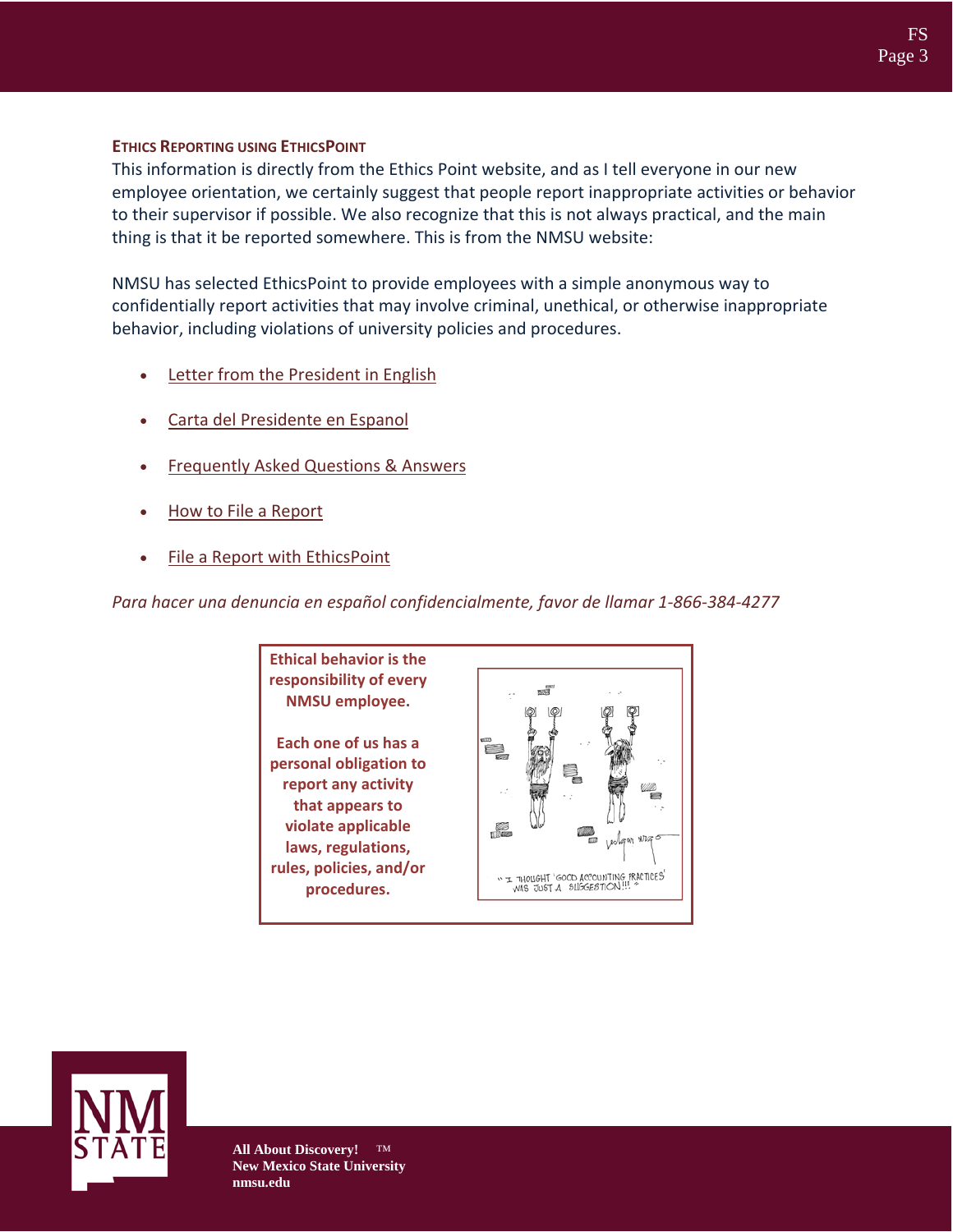

#### **NMDA ALBUQUERQUE OFFICE NEW SURFACE ASPHALT PARKING LOT**

On February 16, 2018, Jon Padilla, Project Manager from FS Project Development and Engineering, completed the NMDA Albuquerque Office new surface asphalt parking lot with striping. This was a team effort that included Molzen Corbin Design Group and Sandoval Construction, Inc.

**THE PROJECT THAT KEEPS GROWING** Bud Jones, Grounds Manager, and Dr. Picchioni, Professor of Plant and Environmental Sciences, are collaborating with students to grow plants for campus landscaping projects. Dr Picchioni dedicated space in a teaching green house for planting winter and summer annuals for the Grounds department. The program is due to start in August 2018. Dr. Picchinoni's students will grow the plants and gain real world experience by helping with the planting and tracking the growth of the plants. This relationship will grow for years to come.



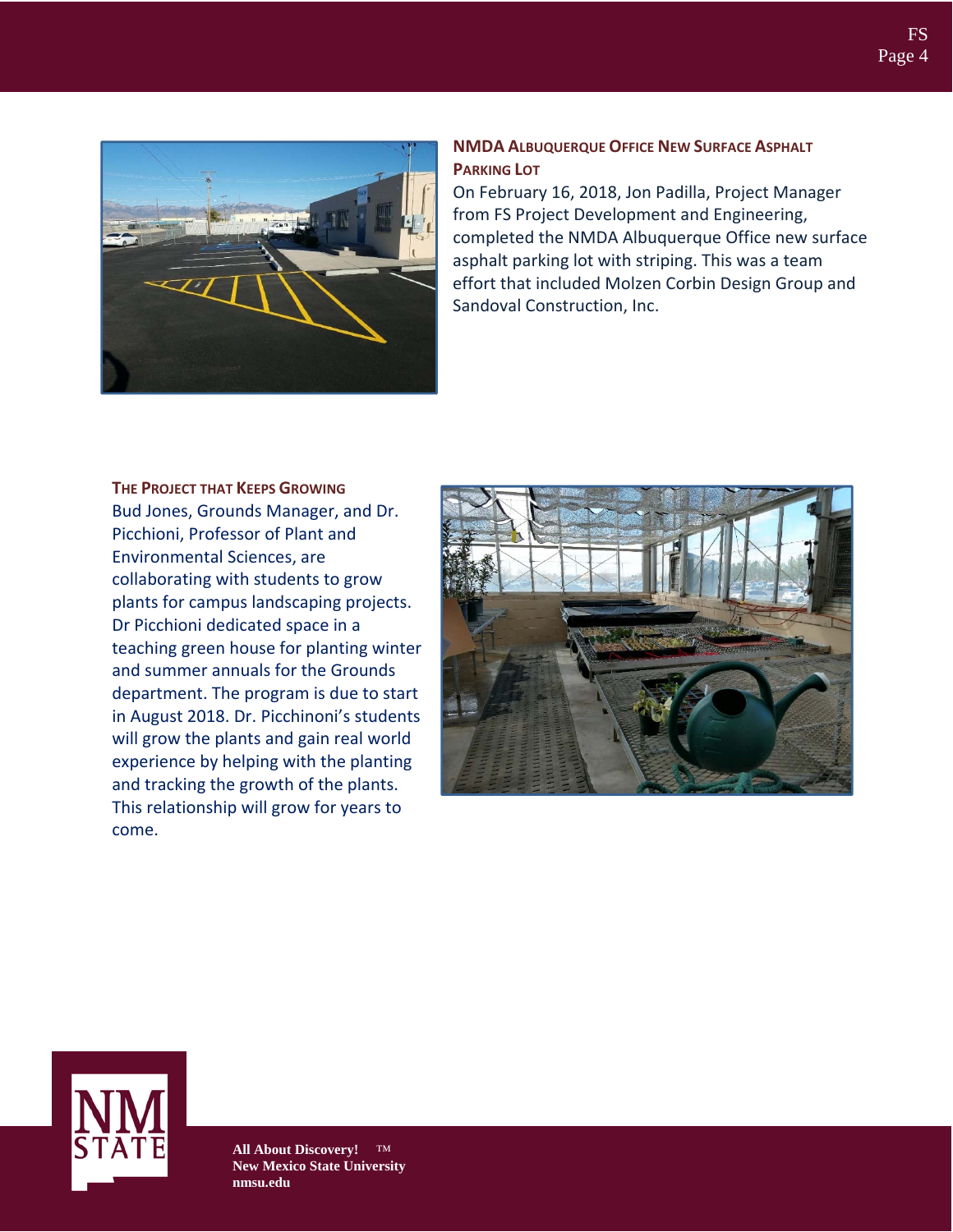#### **ENERGY MANAGEMENT**

Facilities and Services Energy Management Shop Instrumentation and Controls Technicians fabricated a new control panel that will be used to remotely monitor the Arrowhead Sewer Lift station pumps. This type of project will assist the Utilities Shop with earlier detection of problems to our sewer system. Preventive monitoring helps the shop coordinate and schedule repairs prior to an equipment failure impacts the campus.





**PROFESSIONAL DEVELOPMENT** The Electric Shop continues to support professional development while increasing the services provided by the shop. Luis Velasco and Marco Rodriguez obtained their NM Journeyman Electrician licenses. They obtained their licenses while working as NMSU Facilities Technicians and now are able to perform electrical work requiring a license.

The employees are then able to advance, which increases the capability of the department and provides improved electrical services to the campus.

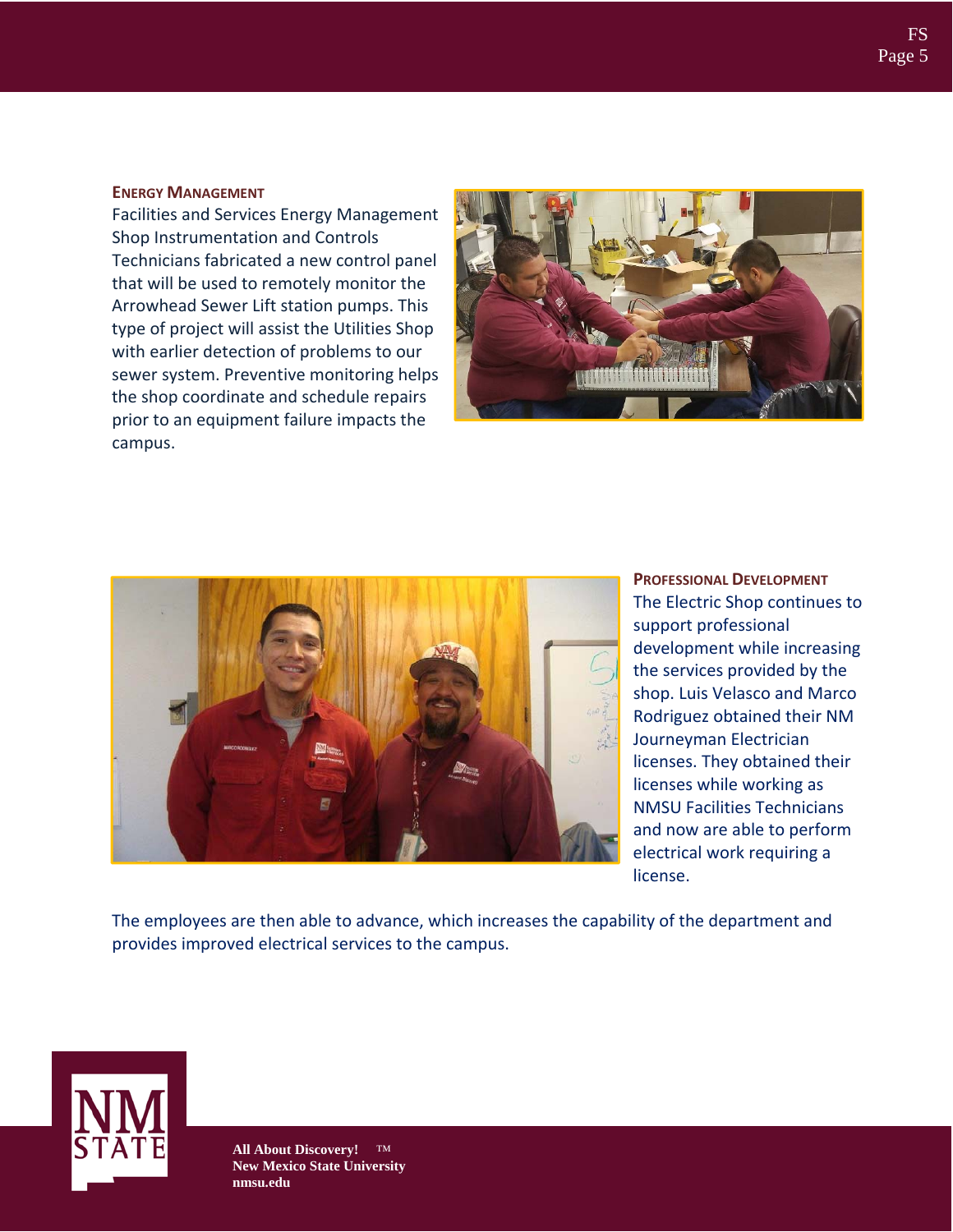

**HERITAGE FARM PECAN ORCHARD** Grounds personnel completed the installation of the sprinkler system to irrigate the new Heritage Farm Pecan Orchard on February 28, 2018. The Fabian Garcia Farm Manager asked the crew to relocate ten risers which will establish a dedicated road for equipment travel as the plantings are expanded. All of the risers were relocated and the irrigation system is operational.

#### **HISTORICAL MARKER**

A Grounds crew traveled to White Sands Missile Range to perform beautification work at the Eugene Manlove Rhodes gravesite. This is a historical site on White Sands Missile Range. The crew cleared brush and trimmed the trees to make the historical marker visible. Rhodes Hall is named after Eugene Manlove Rhodes who was an accomplished author of western stories.

Why would FS turn into grave tenders? For the historians among you, check it out:

#### **2006 New Mexico Statutes ‐ Section 21‐8‐27** Board constituted custodian for grave of Eugene Manlove Rhodes. [https://law.justia.com/codes/new](https://law.justia.com/codes/new-mexico/2006/nmrc/jd_21-8-27-956f.html)‐mexico/2006/nmrc/jd\_21‐8‐27‐956f.html

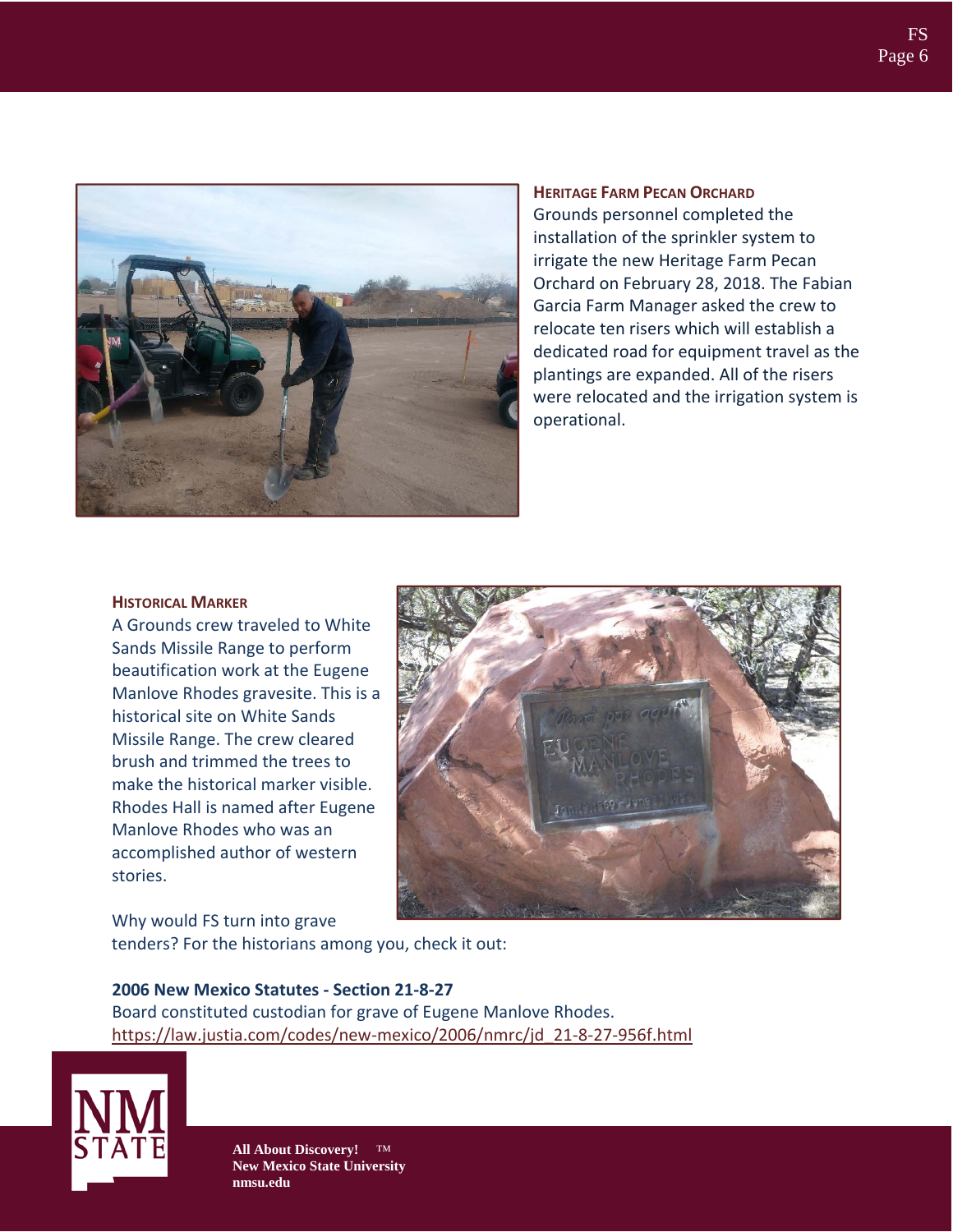# **EHS&RM Compliance Risk**



#### **ENVIRONMENTAL HEALTH SAFETY AND RISK MANAGEMENT**

EHS&RM manages a significant number of inspections by external agencies, and this year a 24‐year streak without any penalties was broken after a visit from the NM Environment Department. Expect to see more communications coming soon, but the reality is that the regulatory environment is becoming tighter and tighter.



#### **SWAINSON'S HAWKS**

There are two pair that make their home on the NMSU campus, and both have been spotted working on their nests. There is one in the trees north of Rentfrow Hall, and another on the 11th tee box at the golf course. Be sure to carry an umbrella or golf club when in the vicinity of either.

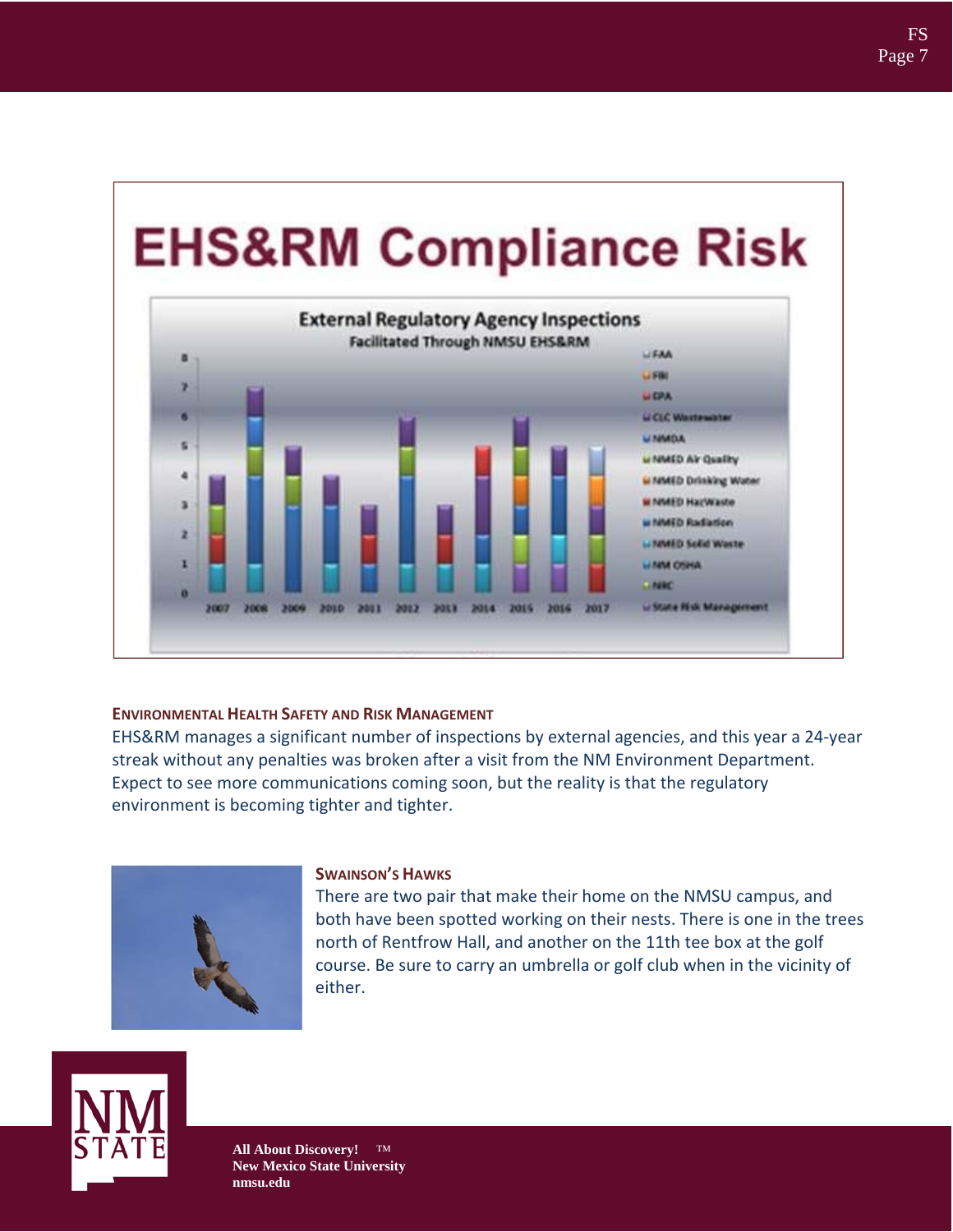

#### **PISTOL PETE**

The University Architect and Marketing & Communications are working to find a place to set a faux bronze Pistol Pete for picture taking opportunities. Thoughts are that the bench will be placed on the sidewalk by the west entrance to Corbett, where it will be highly visible but also a little protected from roaming Lobos.



#### **SHHHH**

It's not anywhere close to being ready to be announced, but NMSU and the city have a committee working on bringing the fireworks display to the NMSU Campus on July 4<sup>th</sup>. The efforts of Katrina Doolittle, Johnny Carrillo, Louis Huber, Ophelia Watkins, Stephen Lopez, Andy Burke, Justin Bannister, and Steve Bettner are much appreciated, because this is a volunteer effort in addition to the day job.

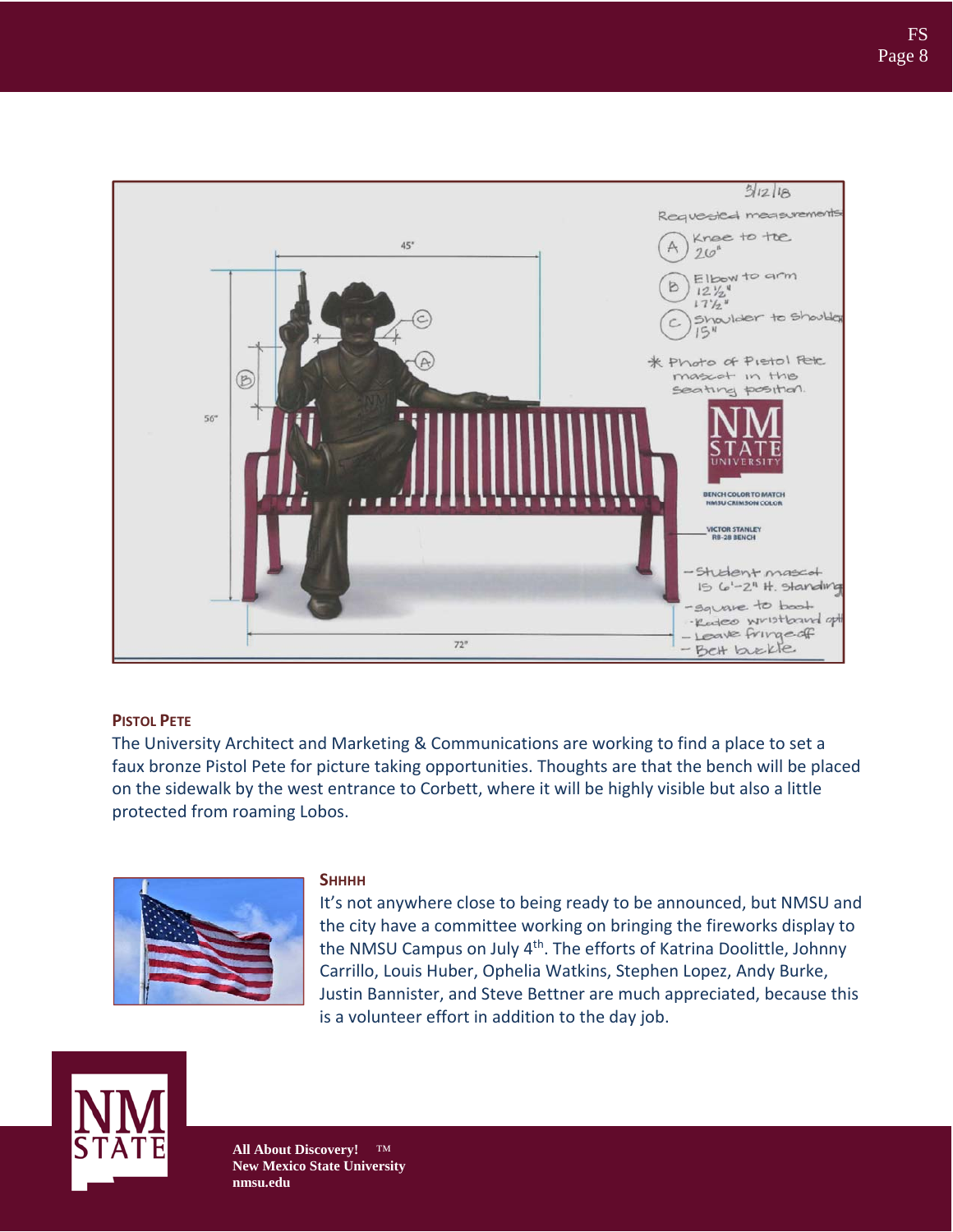

Arturo Pena cleaning planters at lot 17 south